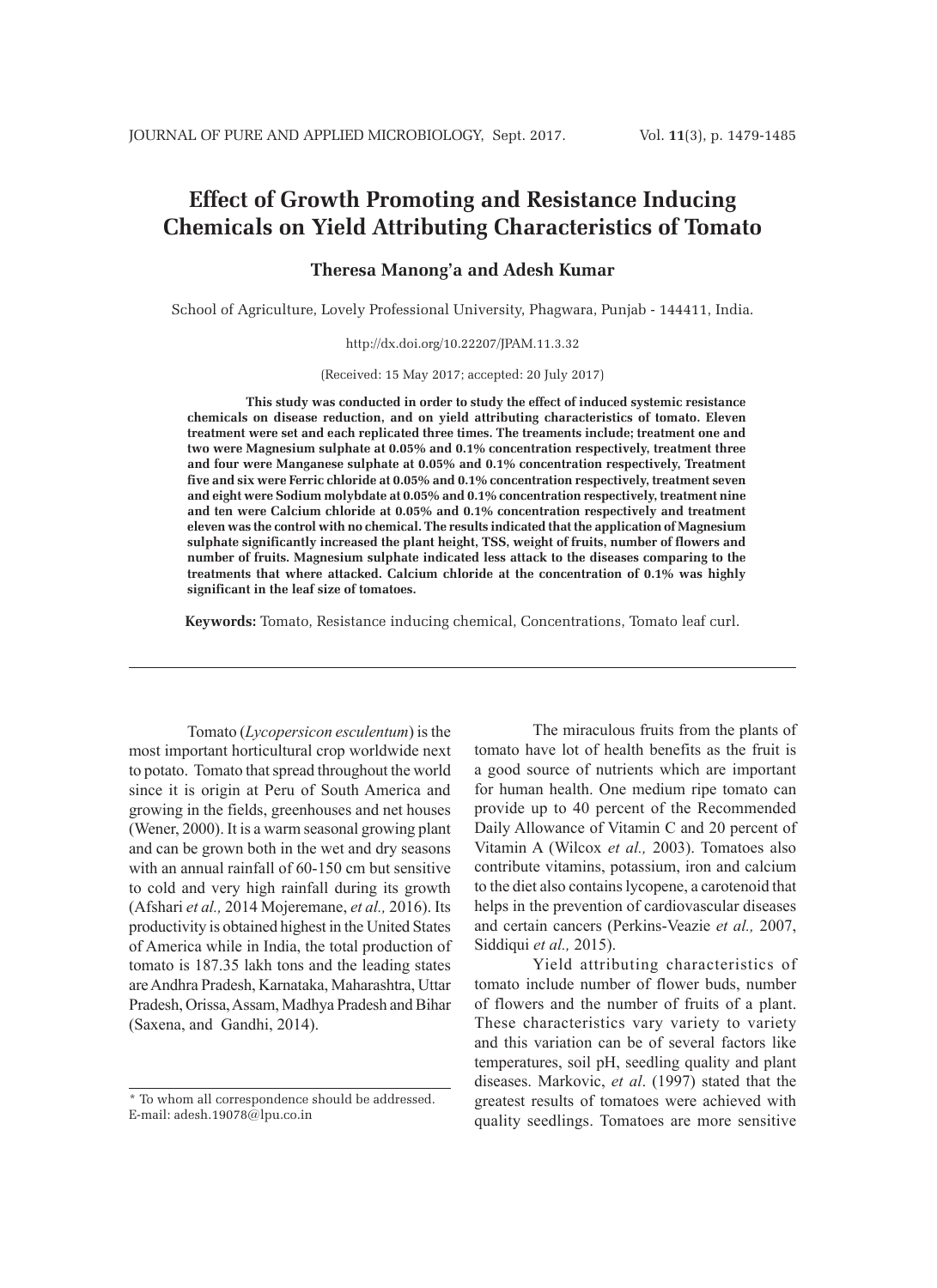to higher temperatures in their later stages of maturation (Adams *et al.*, 2001). The productivity of tomato keep on increasing because of the benefits that are obtained with its production but the production is not fully exploited because the crop is susceptible to numerous pests and diseases causing significant decreases in its productivity. The disease is triggered by viruses, bacteria, nematodes and fungi. Some of these are vertcilium wilt, early blight, late blight, leaf curl and virus wilt of tomato therefore management of these diseases can be done through cultural practices, use of resistant varieties, chemical measures, biological control (Myresiotis *et al*., 2012) and use of resistant varieties. Mostly these practices cause problems since they can initiate resistant strains of the pathogen which may become very tiresome to control. To overcome this problem, new areas in order to deal with the disease are explored. One of the approaches used to manage different diseases is through the application of chemical inducers (Kumar, A., 2008, Kumar and Biswas, 2010). The chemical inducers considered in this case are Manganese sulphate, Magnesium sulphate, Ferric chloride, Sodium Molybdate and Calcium chloride which are applied. Application of chemical inducers has good management effect on diseases, growth and yield of tomato.

#### **MATERIALS AND METHODS**

A field experiment was carried to study the effect of induced systemic resistance chemicals on the yield attributing characteristics of tomato at Lovely Professional Research farm in the rabi-kharif saeson of 2016-2017 under irrigated conditions. The experiment was conducted in Randomized block design with three replications and the pH of the soil varied from 7.83 to 7.98. The variety Pusa hybrid was used in this study and the treatments were Magnesium sulphate $@0.05\%$  $(T_1)$ , Magnesium sulphate $@0.05\%$   $(T_2)$ , Manganese sulphate $@0.05\%$  (T<sub>3</sub>) Manganese sulphate $@0.1\%$  $(T_4)$  Ferric Chloride@0.05%  $(T_5)$  Ferric Chloride@0.1%  $(T_6)$  Sodium Molybdate@0.05%  $(T_7)$  Sodium Molybdate@0.1%  $(T_8)$  Calcium Chloride@0.05%  $(T_9)$  Calcium Chloride@0.1%  $(T_{10})$  and Control  $(T_{11})$ . Spraying of chemicals was done at 15 days interval starting from 45

days after transplanting of seedlings. A hand held refractometer was used to measure TSS. Two tomato samples i.e., one of ripe tomato and the other of the unripe tomato were collected from each of the treatments. Tomato samples were cut with the sharp knife and were squeezed in order to get the sample juice. A drop of juice was placed on the transparent glass and it was covered by the upper glass. The refractometer showed the TSS of the tomatoes. For collecting information on field five plants were selected at random in each plot and the chosen plants were tagged so that data is collected on the same plants each time. Heights of the plants were measured some days after the application of the foliar spray. The height of the plants was measured in centimeters. The other parameters like number of fruits, number of branches were obtained by just counting. The weight of fruits was obtained by weighing the fruits on the scale. The infected plants apparently showing disease symptoms were counted per plot and the disease was identified. **Statistical analysis** 

Data were assessed by Duncan's multiple range tests with a probability P<0.05.difference between mean values were evaluated by one way of variance (ANOVA) using the software SPSS.

## **RESULTS AND DISCUSSION**

#### **Effects of chemical inducers on the yield attributes of tomatoes Plant height (45 days)**

In all the treatments, plant height progressively increased after the first spray of the chemicals as shown in table 1. Treatments 1, 4 and 10 which were Magnesium Sulphate (0.05%), Manganese Sulphate (0.1%) and Calcium Chloride (0.1%) respectively registered higher plant heights which were 26.5 cm, 27.3cm and 27cm respectively and Treatment 7 which was Sodium molybdate (0.05%) registered low plant height which was 19cm. Manganese Sulphate at the concentration of 0.1% increased the plant height of the tomato plants and some studies have supported what has been indicated in this study. Singh K *et al*. (2015) indicated that application of magnesium sulphate attained the maximum height in cotton plants. Calcium chloride(0.1%) increased the plant height of tomatoes as also shown on the graph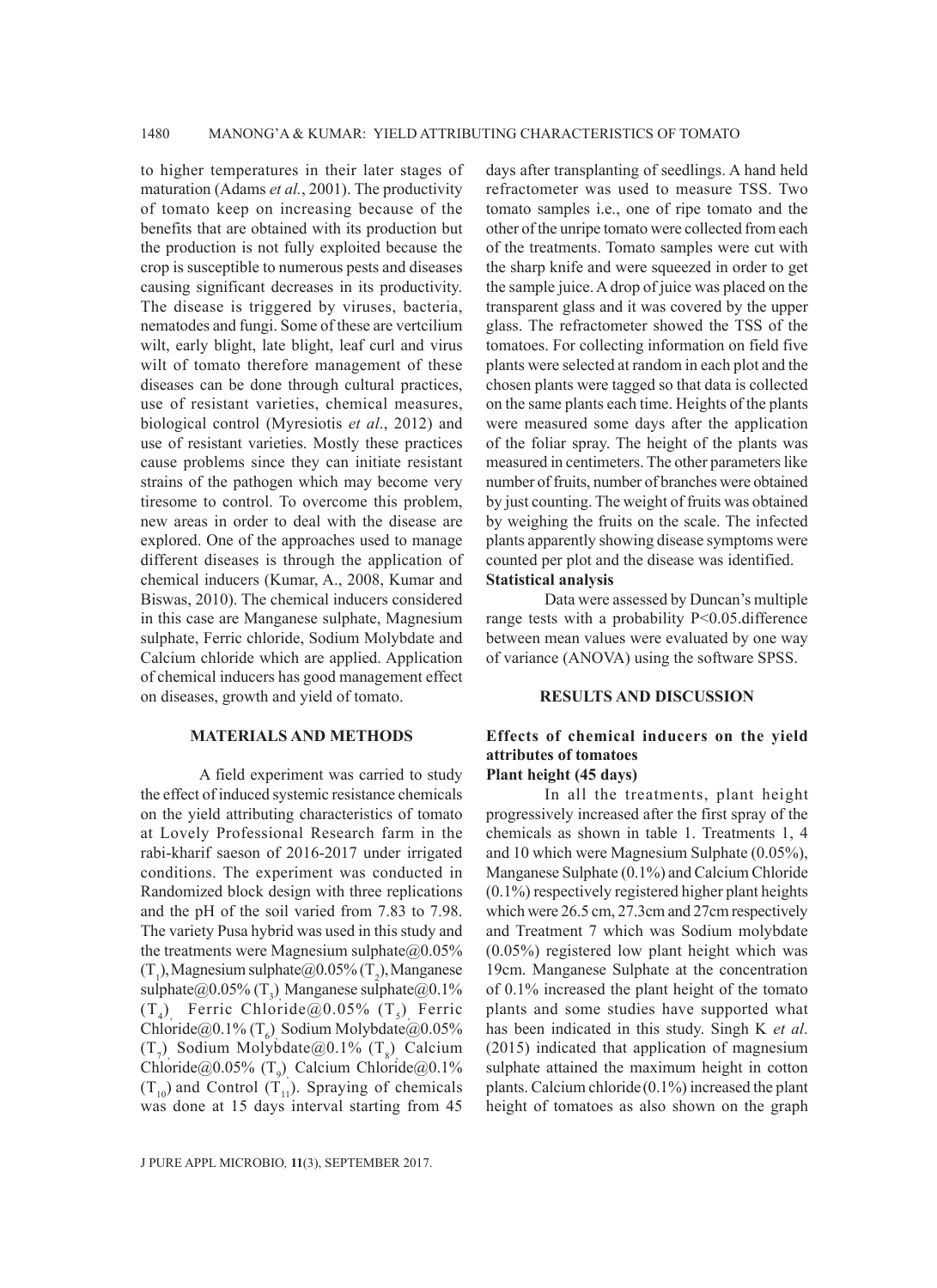and Kazemi. M (2013) agreed and indicated that the application of calcium chloride significantly influence plant height and dry weight.

## **Plant height (60 days)**

The second application of the chemicals done on 60<sup>th</sup> day increased the height of the plants as seen in Table 1.Treatment 10 which is Calcium chloride (0.1%) with the height 40cm registered higher plant heights than the other treatments. This was followed by T9 (calcium chloride at 0.05%) and T4 (manganese sulphate at 0.1%) which pared. The other treatments were similar statistically except the control which registered the height of 31cm. Treatment 7 which is sodium molybdate

(0.05%) with the height 27.3cm registered lower plant height. **Kumar and Biswas, 2010** reported similar results for Calcium chloride supporting maximum height of plants under glasshouse condition.

## **Plant height (75 days)**

Height of the plants in some treatments still influenced even after the third spray but in other treatments height did not increase much comparing to when the chemicals where first sprayed. As graphic representation shows treatment 8 which is Sodium Molybdate (0.1%) registered higher plant height on 75<sup>th</sup> day. This was followed by treatment 9 (Calcium Chloride, 0.05%) and

| Plant height<br>Plant height<br>Plant height<br>Treatment<br>$(60 \text{ days})$<br>$(90 \text{ days})$<br>$(45 \text{ days})$<br>$(75 \text{ days})$<br>$44.33bcd \pm 1.33$<br>$MgSo(0.05\%)$<br>$26.50a \pm .76$<br>34.33abc $\pm$ .33<br>$MgSo_{4}(0.1\%)$<br>$26.00ab \pm 3.79$<br>35.00abc $\pm 2.52$<br>$43.33 \text{bcd} \pm 1.67$<br>MnSo(0.05%)<br>$23.00abc \pm 1.15$<br>33.00abc $\pm 2.08$<br>50.33abc $\pm$ .88<br>$MnSo(0.1\%)$<br>$27.33a \pm 1.15$<br>$37.67ab \pm 2.33$<br>48.67abcd $\pm$ 2.03<br>FeCl. $(0.05\%)$<br>$26.00ab \pm 2.08$<br>$32.33abc \pm 1.20$<br>$41.00cd \pm 1.15$ |                 |                    |                     |                      |                                                                                                                                                                                                                                              |
|---------------------------------------------------------------------------------------------------------------------------------------------------------------------------------------------------------------------------------------------------------------------------------------------------------------------------------------------------------------------------------------------------------------------------------------------------------------------------------------------------------------------------------------------------------------------------------------------------------|-----------------|--------------------|---------------------|----------------------|----------------------------------------------------------------------------------------------------------------------------------------------------------------------------------------------------------------------------------------------|
|                                                                                                                                                                                                                                                                                                                                                                                                                                                                                                                                                                                                         |                 |                    |                     |                      | Plant height                                                                                                                                                                                                                                 |
| Na, MoO <sub>4</sub> (0.05%)<br>$44.17$ bcd $\pm 6.00$<br>$19.00c \pm .29$<br>$27.33c \pm .33$<br>Na, MoO <sub>4</sub> (0.1%)<br>$19.33bc \pm 1.45$<br>$34.67abc \pm 2.96$<br>$56.33a \pm 5.78$<br>CaCl <sub>3</sub> (0.05%)<br>$23.67abc \pm 2.33$<br>$37.67ab \pm 4.33$<br>$56.33ab \pm 2.25$<br>CaCl <sub>3</sub> (0.1%)<br>$27.00a \pm 2.33$<br>$40.00a \pm 2.08$<br>$51.83ab \pm 1.09$<br>$31.00bc \pm 2.65$<br>$19.67bc \pm 2.33$<br>$40.00d \pm .58$<br>Control                                                                                                                                  | FeCl. $(0.1\%)$ | $26.00abc \pm .29$ | $34.33abc \pm 2.60$ | 42.33 hcd $\pm$ 2.03 | $57.33cd \pm 4.33$<br>$61.00cd \pm 3.21$<br>65.00bc $\pm 2.52$<br>59.67cd $\pm 2.03$<br>53.83cd $\pm$ 1.42<br>$51.67d \pm 2.03$<br>$56.33cd \pm 5.24$<br>$80.67a \pm 7.88$<br>$74.67ab \pm 3.71$<br>$65.00bc \pm 2.52$<br>53.33cd $\pm$ 3.76 |

**Table 1.** Effect of chemical inducers on Plant height at different days

The mean followed by different letters are significantly different at p< 0.05, according to DMRT (Duncan's Multiple Range Test) for separation of means.

**Table 2.** Effect of chemical inducers on number of branches plant<sup>-1</sup>, number of flowers plant<sup>-1</sup> and Leaf size

| Treatment                    | No. of branches $plant1$ | No. of flowers plant <sup>-1</sup> | Leaf size         |
|------------------------------|--------------------------|------------------------------------|-------------------|
| $MgSo(0.05\%)$               | $11.33ab \pm 0.88$       | $12.33a \pm 1.76$                  | $4.83bc \pm 0.17$ |
| $MgSo_{4}(0.1\%)$            | $9.67ab \pm 1.76$        | $7.67b \pm 0.88$                   | $4.00c \pm 0.29$  |
| MnSo <sub>4</sub> (0.05%)    | $12.00a \pm 1.52$        | $7.67b \pm 2.33$                   | $4.67bc \pm 0.33$ |
| $MnSo_{4}(0.1\%)$            | 9.33ab $\pm$ 1.33        | $7.67 h \pm 1.20$                  | 3.83cd $\pm 0.17$ |
| FeCl, $(0.05\%)$             | 7.67ab $\pm$ 0.88        | $8.67ab \pm 2.33$                  | $2.50e \pm 0.29$  |
| FeCl, $(0.1\%)$              | 9.00ab $\pm$ 1.00        | $4.67b \pm 0.88$                   | 2.83de $\pm$ 0.17 |
| Na, MoO <sub>4</sub> (0.05%) | $7.00b \pm 1.15$         | $7.00b \pm 0.57$                   | $5.67b \pm 0.33$  |
| $Na, MoO_{4} (0.1\%)$        | $10.00ab \pm 0.00$       | $6.00b \pm 1.00$                   | $4.17c \pm 0.17$  |
| CaCl <sub>3</sub> (0.05%)    | 9.67ab $\pm$ 1.20        | $8.67ab \pm 0.67$                  | $5.67b \pm 0.88$  |
| CaCl <sub>3</sub> (0.1%)     | $7.00b \pm 0.58$         | $7.67b \pm 1.20$                   | $7.67a \pm 0.33$  |
| Control                      | $8.33ab \pm 2.96$        | $4.67b \pm 0.33$                   | $4.67bc \pm 0.33$ |

The mean followed by different letters are significantly different at p< 0.05, acc0rding to DMRT (Duncan's Multiple Range Test) for separation of means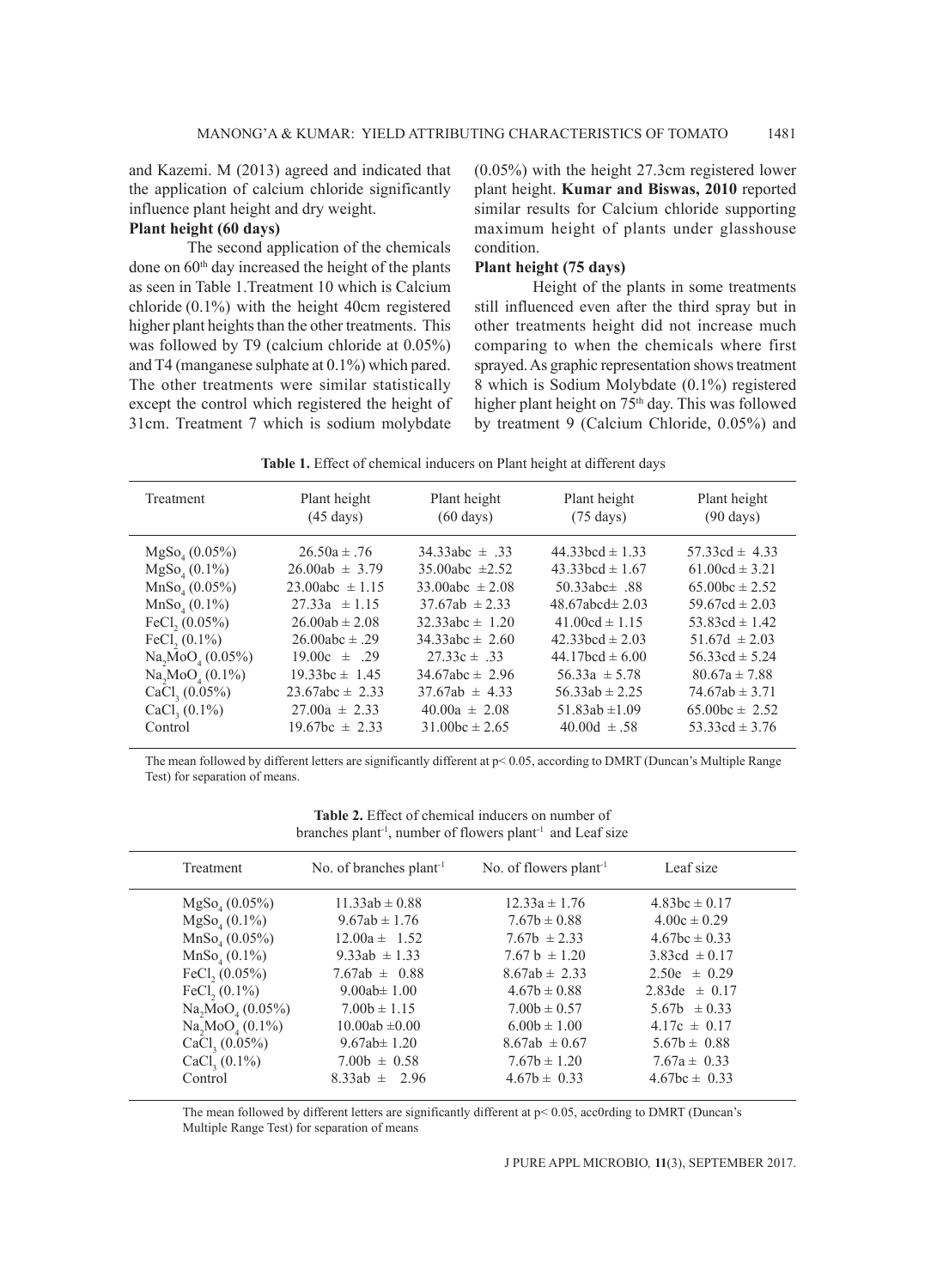treatment 10 (Calcium chloride, 0.1%) which pared statistically. Treatment 11 which is the control registered lower plant heights.

## **Plant height (90 days)**

Plant height at 90 days indicated that treatment 8 which is Sodium Molybdate (0.1%) registered higher plant height with the height of 80.6 cm. This was followed by treatment 9 (Calcium Chloride, 0.05%). Ferric Chloride at the concentration of 0.05% registered lower plant height with the height of 51.6 cm.

#### **Number of flowers**

Number of flowers in tomatoes varied significantly with the application of different foliar

treatments. The maximum number of flowers was achieved with the plants that were treated with magnesium sulphate at 0.05% concentration. Pal and Mahajan (2017) indicated that the foliar application of Magnesium sulphate registered higher flower yield of *Rosa damascene* compared with water spray.

#### **Number of branches per plant**

Number of branches is one of the important characteristics which indirectly influence the yield components. In the present study the application of the foliar spray significantly increased the number of branches with Treatment 3 which was Magnesium sulphate $(0.05\%)$  indicating

**Table 3.** Effect of chemical inducers on Time to fruiting, number of fruits plant<sup>-1</sup> and weight of fruits

| Treatment                               | Time to fruiting  | No. of fruits plant <sup>-1</sup> | Weight of fruits     |  |
|-----------------------------------------|-------------------|-----------------------------------|----------------------|--|
| $MgSo(0.05\%)$                          | $.00b \pm .00$    | $25.33a \pm 2.33$                 | $60.80a \pm 12.02$   |  |
| $MgSo_{4}(0.1\%)$                       | $4.00ab \pm .58$  | $13.33c \pm 3.28$                 | $32.83c \pm 2.32$    |  |
| MnSo <sub>4</sub> (0.05%)               | $2.67ab \pm .67$  | $15.00bc \pm 2.65$                | 52.13abc $\pm$ 1.66  |  |
| MnSo <sub>4</sub> (0.1%)                | $6.67a \pm 1.20$  | $11.33c \pm 2.73$                 | 47.50abc $\pm$ 4.01  |  |
| FeCl, $(0.05\%)$                        | $.00b \pm .00$    | $10.00c \pm 1.15$                 | 45.03abc $\pm$ 4.13  |  |
| FeCl <sub>2</sub> $(0.1\%)$             | $1.00b \pm 1.00$  | $13.33c \pm 1.45$                 | 54.87ab $\pm$ 8.32   |  |
| Na, MoO <sub>4</sub> (0.05%)            | $2.00b \pm 2.00$  | $11.00c \pm .58$                  | $44.47abc \pm 10.09$ |  |
| Na <sub>2</sub> MoO <sub>4</sub> (0.1%) | $.00b \pm .00$    | $22.00ab \pm 1.53$                | $39.43bc \pm 1.44$   |  |
| CaCl <sub>3</sub> (0.05%)               | $3.67ab \pm 2.33$ | $24.00a \pm 5.03$                 | 43.13abc $\pm$ 1.79  |  |
| CaCl <sub>3</sub> (0.1%)                | $1.33b \pm 1.33$  | $13.00c \pm 3.51$                 | $56.97ab \pm 8.31$   |  |
| Control                                 | $3.00ab \pm 1.73$ | $6.67c \pm .88$                   | $36.57bc \pm 2.34$   |  |
|                                         |                   |                                   |                      |  |

The mean followed by different letters are significantly different at p< 0.05, acc0rding to DMRT (Duncan's Multiple Range Test) for separation of means

| <b>Table 4.</b> Effect of chemical inducers on TSS of ripe fruits, |  |  |  |
|--------------------------------------------------------------------|--|--|--|
| TSS of unripe fruits and number of infected plants                 |  |  |  |

| Treatment                                | TSS of ripe of fruits | TSS of unripe of fruits | No. of infected plants |  |
|------------------------------------------|-----------------------|-------------------------|------------------------|--|
| $MgSo_{4}(0.05\%)$                       | $4.60a \pm .21$       | $3.00a \pm .500$        | $2.33b \pm .88$        |  |
| $MgSo_{4}(0.1\%)$                        | $2.97bc \pm .03$      | $1.93bc \pm .41$        | $3.67ab \pm .88$       |  |
| MnSo <sub>4</sub> (0.05%)                | $3.47b \pm .26$       | 2.43abc $\pm$ .35       | $4.67a \pm 1.20$       |  |
| MnSo <sub>4</sub> (0.1%)                 | 3.00 $bc \pm .00$     | $2.17abc \pm .17$       | $.00c \pm .00$         |  |
| FeCl, $(0.05\%)$                         | 3.40bc $\pm$ .60      | 2.40abc $\pm$ .32       | $.00c \pm .00$         |  |
| FeCl, $(0.1\%)$                          | $2.90bc \pm .10$      | $1.87bc \pm .19$        | $.00c \pm .00$         |  |
| Na <sub>2</sub> MoO <sub>4</sub> (0.05%) | $3.23bc \pm .15$      | 2.27abc $\pm .07$       | $.00c \pm .00$         |  |
| Na, MoO <sub>4</sub> (0.1%)              | $3.07bc \pm .07$      | $2.27abc \pm .38$       | $.00c \pm .00$         |  |
| CaCl <sub>3</sub> (0.05%)                | $2.43c \pm .23$       | $1.63c \pm .13$         | .00 $c \pm .00$        |  |
| CaCl <sub>3</sub> (0.1%)                 | $3.57b \pm .54$       | $2.17abc \pm .17$       | $.00c \pm .00$         |  |
| Control                                  | $3.37$ hc $\pm .32$   | $2.70ab \pm .36$        | $4.33a \pm 1.20$       |  |
|                                          |                       |                         |                        |  |

The mean followed by different letters are significantly different at p< 0.05, acc0rding to DMRT (Duncan's Multiple Range Test) for separation of means

#### J PURE APPL MICROBIO*,* **11**(3), SEPTEMBER 2017.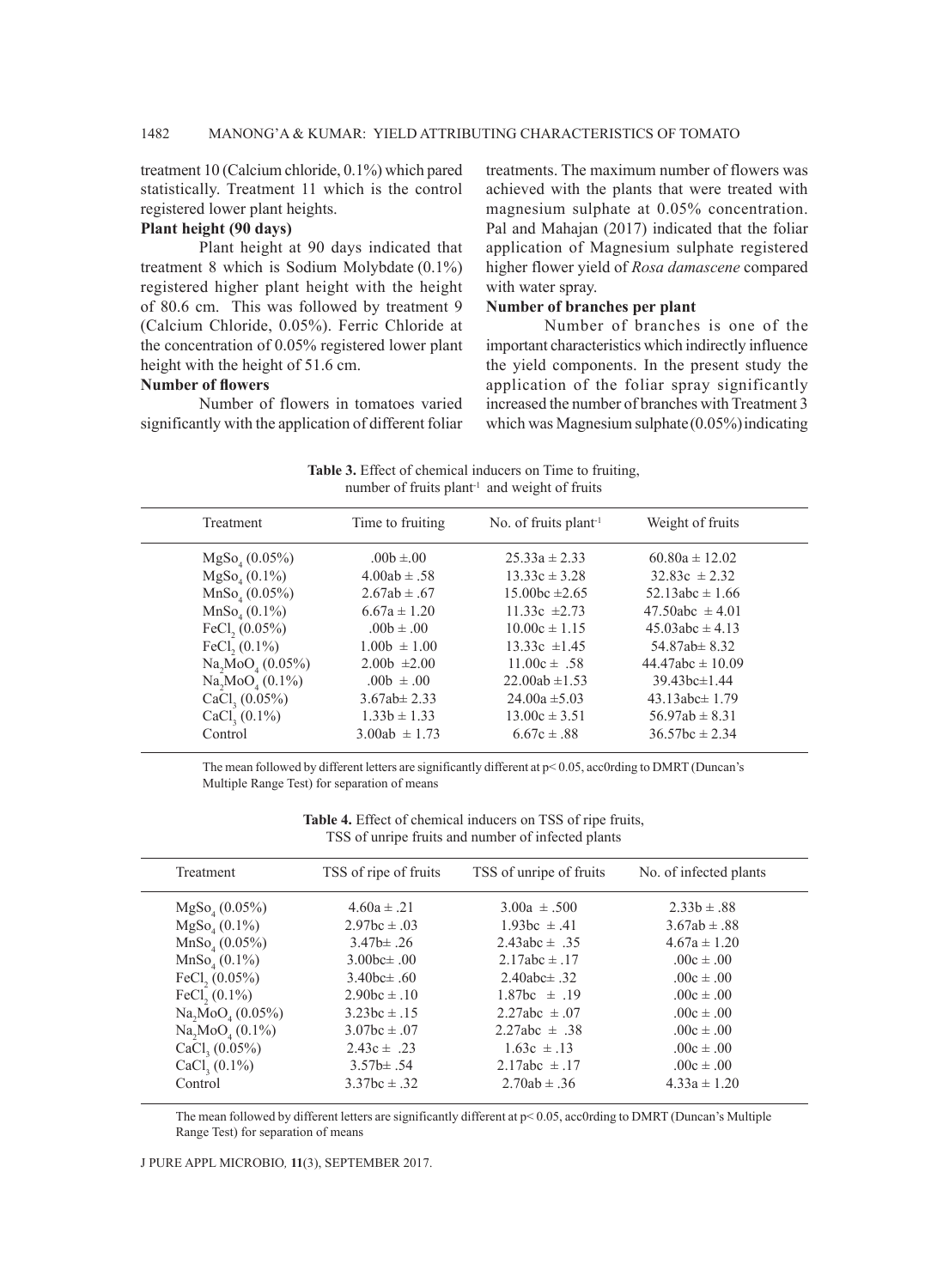the highest number of the branches followed by all the treatments which pared statistically except for plants treated with calcium chloride $@0.05\%$  and calcium chloride $@$ , 0.1%. Dawar, H. (2012) also suggested that Magnesium sulphate increased the number of branches.

## **Time to fruiting**

The chemicals had an effect to the time of fruiting and the first number of fruits the plant produced. As shown on the graph T2, T3, T4, T6, T7, T9, T10 and T11 where the first to produce fruits but T4 indicated the highest number of fruits compared to the other treatments with T6 and T10 producing the less number of fruits.

## **Leaf size**

Treatment 10 which was Calcium chloride at the concentration 0.1% was highly significant. It indicated high leaf size of 7.6 cm. This was followed by the plants that were treated with sodium molybdate at 0.05% which pared with plants treated with calcium chloride at of 0.5% concentration. Treatment 5 which was ferric chloride at the concentration 0.05% was less significant. It indicated low leaf size of 2.5cm.

## **Number of fruits per plant**

It was observed from the data presented in the table 3, that the number of fruits per plant was significantly influenced by the foliar spray. The highest number of fruits was recorded in T1 and T9 which was Magnesium sulphate at the concentration 0.05% and Calcium chloride at the concentration 0.05% respectively were highly significant. These two treatments indicated high number of fruits than the other treatments. This was followed by sodium molybdate at the concentration of 0.1% which had 22 fruits and the other treatments were statistically similar.

Oliveria *et al*, (2000) stated that increasing Magnesium concentration in the plants increases the synthesized chlorophyll, which in turn increases the net photosynthesis rate. Therefore, constant Mg supply from early stages of growth to maturity is important for biomass production. They indicated that the highest yield and pod number per plant was obtained from plot with 10 kg of Mg sulphate whereas higher doses reduced significantly bean yield and its pod per plant. The results of this experiment suggest that only a certain quality of Mg is needed to increase bean yield in irrigated areas. Higher doses proved to be harmful. This can be the same in this case where the concentration of Magnesium sulphate was less the mass of the fruit was greater than when the dosage of the Magnesium sulphate was increased.

## **Weight of fruits**

Treatment 1 which was Magnesium sulphate at the concentration 0.05% was highly significant as shown in table 3. It indicated high weight of fruits which was 60.8g. This was followed by plants that were treated by ferric chloride  $(0.1\%)$  and calcium chloride  $(0.1\%)$ . Treatment 2, Magnesium sulphate which was at the concentration 0.1% was less significance.

Chandra, R. and Singh, K.K. (2015) agreed with these results. They stated that Magnesium sulphate increased the weight of aonla fruits.

## **TSS of ripe tomatoes**

TSS is one of the leading factors in the quality of tomatoes (Henare *et al*., 2010). Table 4 shows that application of the chemical inducers made a significant difference in terms of Total Soluble Solid. Treatment 1 which was Magnesium sulphate at the concentration 0.05% was highly significant. It indicated high Total soluble solution compared to the other treatments.

Treatment 9 which was Calcium chloride at the concentration 0.05% was less significance. It indicated low Total soluble solution comparing to the other treatments. Haq *et al* (2013) stated that total soluble solids were not significantly affected by 1-2% calcium chloride applied alone or in combination with 0.5-1.5% Borax, but increased significantly with 3% Calcium chloride and Borax combinations what was stated by Haq *et al* 2013 and Kumar, D et al., 2017 indicated why CaCl, at the concentration 0.05% did not increase the TSS of the tomatoes.

#### **TSS of unripe fruits**

Treatment 1 which was Magnesium sulphate at the concentration 0.05% was highly significant. It indicated high Total soluble solution compared to the other treatments. Treatment 9 which was Calcium chloride at the concentration 0.05% was less significance. It indicated low Total soluble solution comparing to the other treatments. The reasons are the same as the ones indicated for the ripe fruits TSS.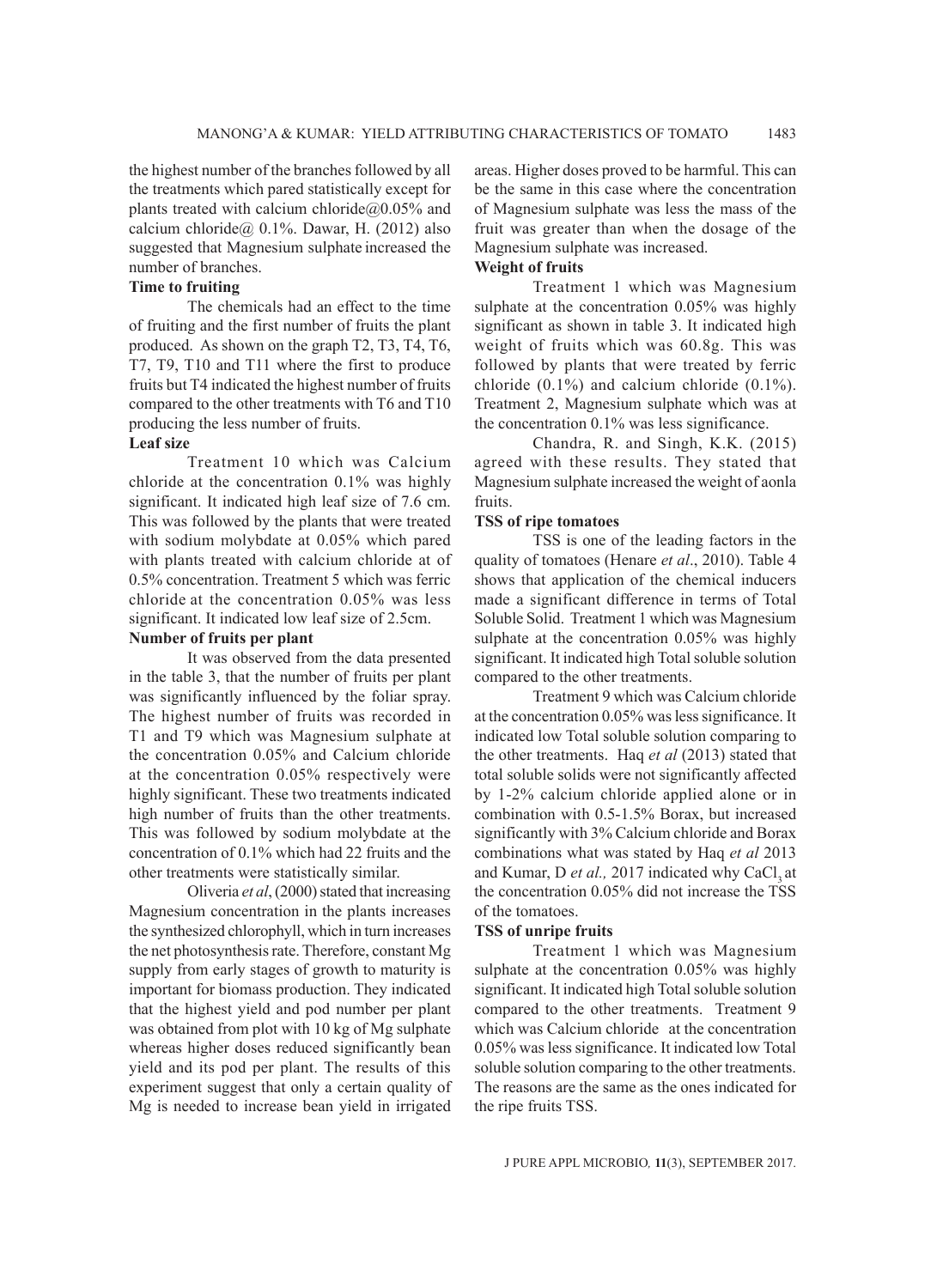## **Effects of chemical inducers on the diseases of tomatoes**

#### **Leaf curl disease**

The control which was treatment 11 and treatment 3 which was manganese sulphate at the concentration of 0.05% had 5 plants each that were infected by the disease as shown in table 4. Treatment 1(magnesium sulphate at 0.05%) and treatment 2(magnesium sulphate at 0.1%) were also affected by the disease but not as significant as treatment 3 and 11. The other treatments were not affected by the disease.

#### **CONCLUSION**

From the overall results, it indicates that application of Magnesium sulphate significantly increased the plant height, TSS, weight of fruits, number of flowers and number of fruits. Magnesium sulphate indicated less attack to the diseases comparing to the treatments that where attacked. Treatment 10 which was CaCl, at the concentration 0.1% was highly significant in the leaf size of tomatoes. From this it can be concluded that Magnesium sulphate with the concentration 0.05% gives good yield attributes to tomatoes. As indicated in the results the other treatments also where good so further study can be done where the combination of these foliar sprays can be evaluated on how they can affect the yield attributes of the tomatoes.

#### **REFERENCES**

- 1. Adams, S.R.; Cockshull, K.E. and Cave C.R.J. (2001) Effect of Temperature on the Growth and Development of Tomato Fruits. *Ann. Bot*., **88** (5): 869-877.
- 2. Afshari, M.; Afsharmanesh, G.H.R. and Yousef, K. (2014). The effect of enriched organic fertilizer and Methanol Spray on the greenhousetomato yield. *Journal of Agricultural Science.*, **6**(11):14-20.
- 3. Saxena, M., & Gandhi, P. C. Indian Horticulture database. *Ministry of Agriculture, Government of India*, 2014; **285**.
- 4. Chandra, R. and Singh, K. K., Foliar application of zinc sulphate, magnesium sulphate and copper sulphate on the yield and quality of aonla (*Emblica officinallis* Gaerth L.) cv. "NA-7" under Garhwal. *Himalaya Journal of Medicinal Plants Studies*; 2015; **3**(5): 42-45.
- 5. Dawar, H. Studies on the effect of foliar application of micronutrients on the growth, yield and quality of tomato *(Lycopersicon esculentum Mill.)*, 2012; (Doctoral dissertation).
- 6. Haq,I; Rab, A and Sajid. M., Foliar application of calcium chloride and borax enhance the fruit quality of litch cultivars. J. *Animal and Plant science*, 2013; **23**(5): 1385-1390.
- 7. Henare, M; Rezai, H.J; Doulati, H and Motalebi, A.R. Effects of calcium chloride spraying and cultivar on the shelf life of tomato. *Food Res. J.,* 2010; **1**(20/3): 47-72.
- 8. Kazemi, M., Foliar Application of Salicylic Acid and Calcium on Yield, Yield Component and Chemical properties of Strawberry Bull. *Env. Pharmacol. Life Sci*., 2013; **2**(11) : 19-23.
- 9. Kumar, A. Induced resistance against Fusarium wilt in tomato with inorganic chemicals: Kanpur 2008.
- 10. Kumar, A. and Biswas, S.K., Biochemical evidences of induced resistance in tomato plant against Fusarium with through inorganic chemicals. *Journal of Mycopathological Research*, 2010; **48**(2), pp.213-219.
- 11. Kumar, D., Mohammed, S., Kathwal, R., & Chander, S. Effect of different nutrient sprays on growth, fruit yield and quality of litchi (Litchi chinensis Sonn.) cv. Early Large Red. *Research on Crops*, 2017; **18**(1).
- 12. Markovic V., Djurovka M., Ilin Z., The effect of seedling quality on tomato yield, plant and fruit characteristics. ISHS *Acta Horticulturae,* 1997; **462**: 163-17.
- 13. Mojeremane, W., Moseki, O., Mathowa, T., Legwaila, G. M., & Machacha, S. Yield and Yield Attributes of Tomato as Influenced by Organic Fertilizer. *American Journal of Experimental Agriculture*, 2016; **12**(1).
- 14. Myresiotis, C. K.; Karaoglanidis, G. S.; Vryzas, Z.; and Papadopoulou-Mourkidou, E. Evaluation of plant-growth-promoting rhizobacteria, acibenzolar-S-methyl and hymexazol for integrated control of Fusarium crown and root rot on tomato. *Pest Manag. Sci,* 2012; **68**(3):404- 411.
- 15. Oliveira, I. P; Colin, J; Asher, C. J.; Edwards, D. G; Mota dos Santos, R . S., Magnesium sulphate and the development of the common bean cultivated in an Ultisol of Northeast Australia. *Sci. agric,* 2000; **57**.
- 16. Pal, P. K., & Mahajan, M. Pruning system and foliar application of MgSO4 alter yield and secondary metabolite profile of Rosa damascena under rainfed acidic conditions. *Frontiers in Plant Science*, 2017; **8**.
- 17. Perkins-Veazie, P; Roberts, W and Collins J.K.

J PURE APPL MICROBIO*,* **11**(3), SEPTEMBER 2017.